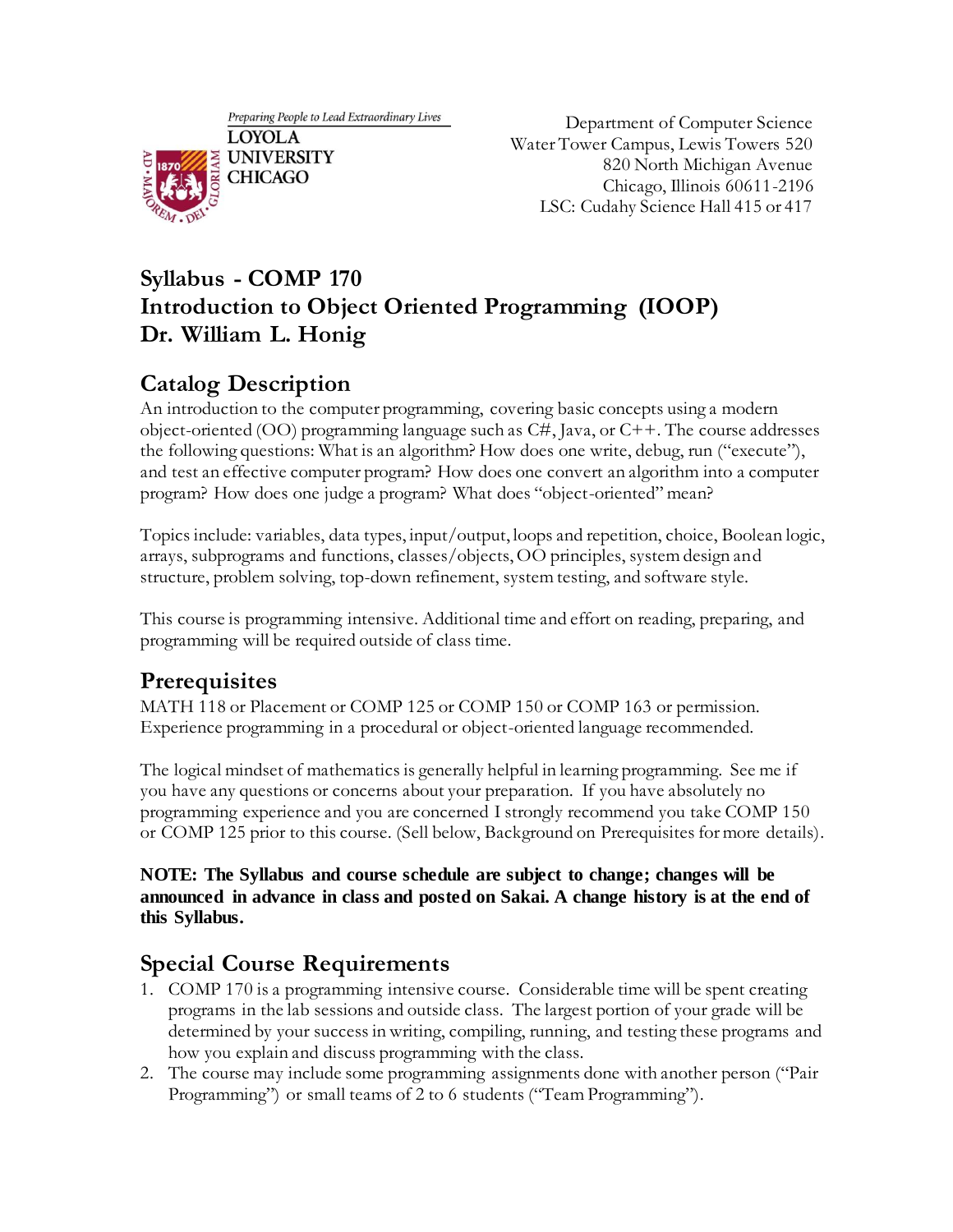- 3. The course uses Sakai to organize materials. You will generally submit your assignments using Sakai or get grading information returned in Sakai. Ask for help if you are not familiar with Sakai.
- 4. The course may use Adobe Connect for online sessions; **check it before online class starts at**: [https://admin.acrobat.com/common/help/en/support/meeting\\_test.htm](https://admin.acrobat.com/common/help/en/support/meeting_test.htm)

### **Background on Prerequisites**

(please discuss questions with your advisor or any COMP 170 instructor) The math part of the prerequisite is not because the math content is directly used in COMP 170 but rather that it is a measure of mathematical sophistication and comfort with abstraction, logical reasoning, systematic attention to detail, etc. So, we provide an alternative route for students who just haven't gotten that far in the MATH sequence but do have the propensity for exercising such skills. So, students who are sure enough about this that they have also taken or are taking COMP 125 or 150 or 163 should be allowed to register for COMP 170. At the same time, the advisory prereqs do say that it is recommended to have experience programming in a procedural or object-oriented language. That last piece is really the thing that we would most like to see as a direct indicator of preparedness for COMP 170, but we know that many students don't really have much opportunity for that during high school but may still be ready for COMP 170. In any case, the prior experience doesn't need to be extensive but having some such experience should substantially increase the likelihood of success in COMP 170, and students who are mathematically sophisticated will probably be able to succeed in COMP 170 even if they don't have programming experience.

#### **Course Material and Textbook, All Online**

We will use online text and course material from Walter Savitch: Java – an Introduction to Problem Solving and Programming, 8<sup>th</sup> Edition, from the Pearson education website, including the online tool called MyProgrammingLab.

Assignments and Labs will be based on the online eText as well as other material that will be provided. You can use a hard copy text book but you must also have access to MyProgrammingLab. **For details on how to acquire these materials see information for your course in Sakai.**

The official documentation for Java version used in class is from Oracle <https://docs.oracle.com/javase/8/docs/api/> It is useful to look up specific terms, concepts, and other things you want to see.

Oracle has a much material to help new Java programmers: start from this link: <http://www.oracle.com/technetwork/topics/newtojava/overview/index.html>

### **Academic Honesty**

Students are expected to have read the statement on academic integrity available at [http://www.luc.edu/academics/catalog/undergrad/reg\\_academicintegrity.shtml](http://www.luc.edu/academics/catalog/undergrad/reg_academicintegrity.shtml). This policy applies to this course. The minimum penalty for academic dishonesty is a grade of F or 0 points for that assignment. Multiple instances or a single severe instance on a major exam or assignment may result in a grade of F for the course. All cases of academic dishonesty will be reported to the department office and the relevant college office and will be placed in your school record.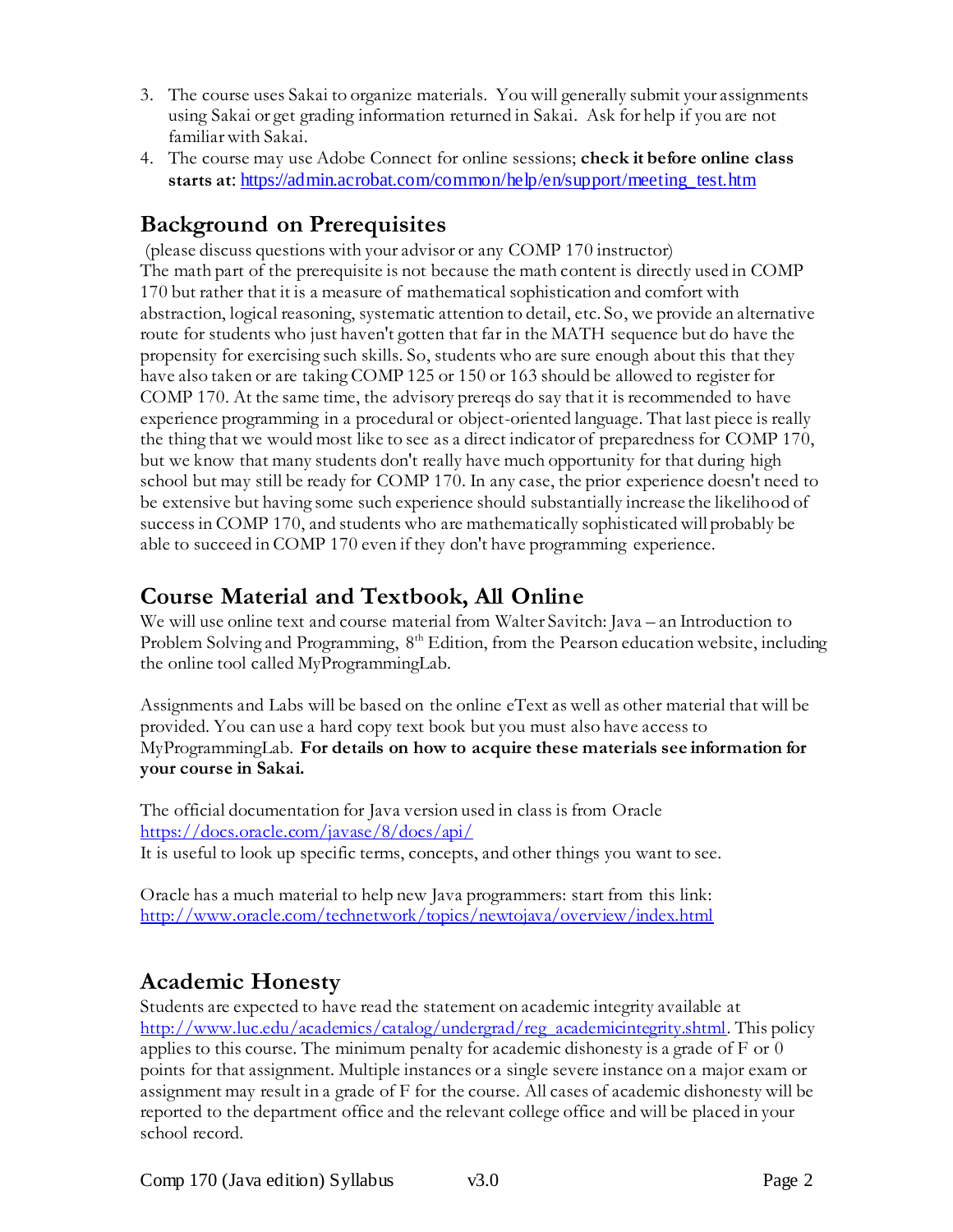Academic dishonesty includes, but is not limited to, working together on assignments that are not group assignments, copying or sharing assignments or exam information with other students except in group assignments, submitting as your own information from current or former students of this course, copying information from anywhere on the web and submitting it as your own work, and submitting anything as your own work which you have not personally created for this course. If you do wish to use materials that are not your own, please check with me **ahead of time** and cite your source clearly when you turn in your work.

#### **Students with Disabilities and Other Accommodations**

Students seeking academic accommodations for a disability must meet with Services for Students with Disabilities (SSWD) to verify the disability and to establish eligibility for accommodations. Students may visit SSWD in Sullivan Center - Suite 117, call  $773-508-$ [3700,](tel:773-508-3700) emai[l SSWD@luc.edu](mailto:SSWD@luc.edu) or visit LUC.edu/sswd to begin the process. Students should schedule an appointment to discuss any academic learning concerns and/or accommodations desired. Students are encouraged to contact SSWD as early in the semester as possible.

#### **Course Objectives and Goals**

Upon successful completion of the course, the student will be able to:

- 1. Write good Java programs of small to medium size programs that are correct, high quality, readable, and use correct and appropriate Object Oriented Programming techniques.
- 2. Reuse Java classes and Application Programming Interfaces (APIs) developed by others, especially the standard Java APIs.
- 3. Understand and recognize proper programming style and demonstrate making design decisions consistent with Object Oriented methodologies.
- 4. Be able to read, understand, and interpret Java programs written by others.

#### **Course Grading**

Your grade will consist of several components with relative weights as follows (I reserve the right to adjust the percentages in **your favor** if circumstances warrant). Also see the sections on Expectations and Academic Honesty. **Note: these components are weighted, so you can't just add your points on Sakai and divide by the total points to get your grade!**

- 1. Assignments (weight: 20%). Java assignments throughout the course. You will write, compile, run, and test your program before turning it in. **Programs that do not successfully compile without errors in the standard tools and versions used for class will receive 0 points**.
- 2. Lab Assignments (10%). The lab assignments will be completed each week outside class time in conjunction with reading the text.
- 3. Quizzes and Examinations (20%). Any quizzes plus examination scores. A pop quiz may be given in one of the class sessions at any time without prior notice; it may cover any topic in the course to date. This approach serves to encourage you to keep up-to-date on readings and class materials. There will be no "make-up" quizzes or exams unless you have made prior arrangements with me to be excused from the class.
- 4. Final Project (20%). There will be a final individual or team programming project for the course that includes periodic progress reports and a final team class presentation during one of the class sessions in the final week of the class; details will be provided in class.
- 5. Participation (30%). **Students are expected to read and study all online text and lab material prior to classes, and attend all class sessions for the full time**

Comp 170 (Java edition) Syllabus v3.0 Page 3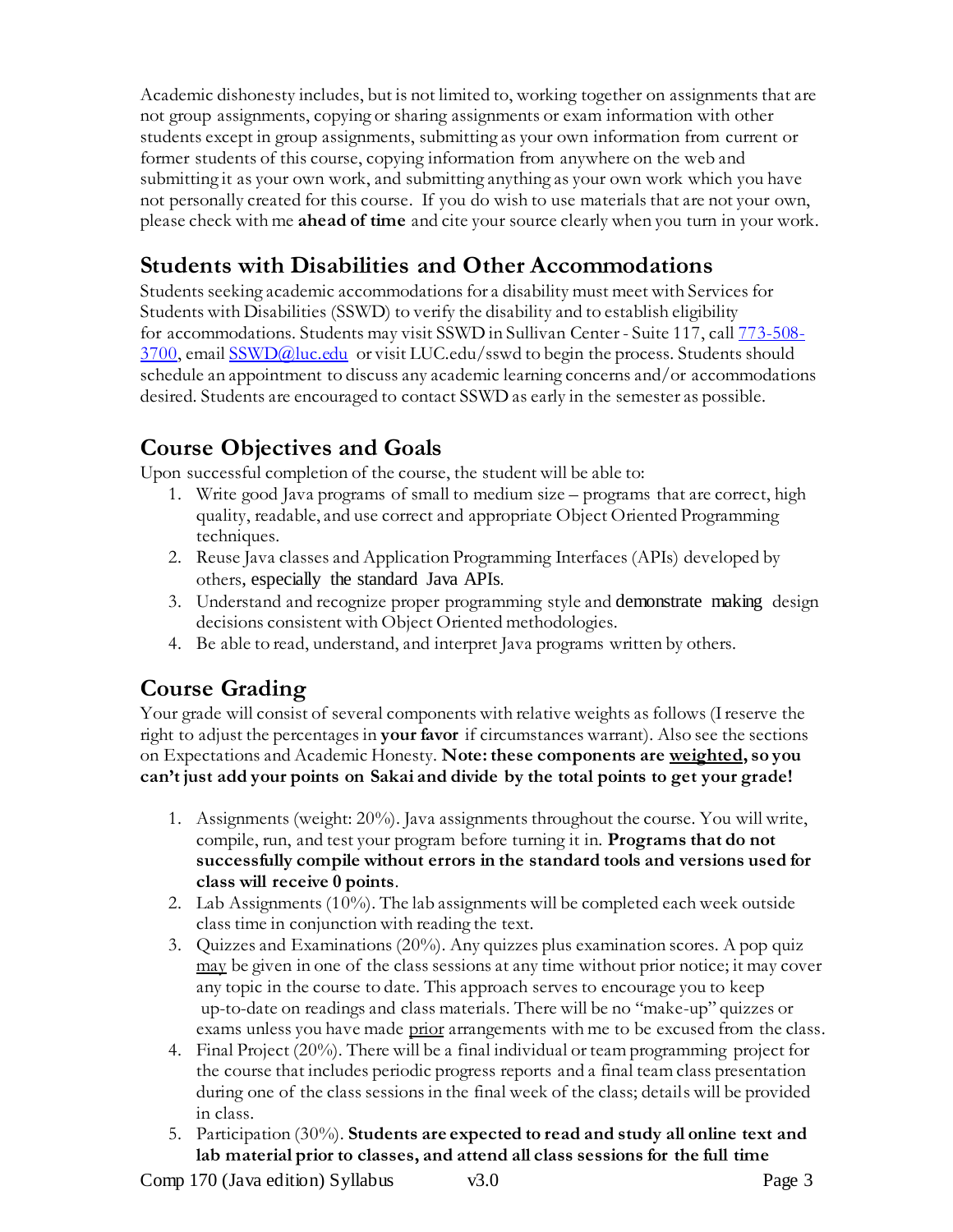**period.** The participation grade will be based upon attendance and enthusiastic involvement and contributions to discussions in the class sessions, and contributions to the course discussion board (see below). Attendance will be taken for all class sessions.

All course work will be graded numerically and your letter grade will be determined from total points earned, weighted as above. Your total points will be converted to a letter grade using the following percentage ranges. Calculations will generally round fractional percentages below .500 down to the full number less than that value.

| $93-100 = A$ $90-92 = A$ |                                     |               |
|--------------------------|-------------------------------------|---------------|
|                          | $87-89 = B + 82-86 = B$ $79-81 = B$ |               |
| $74-78 = C + 68-73 = C$  |                                     | $62 - 67 = C$ |
| $56-61 = D+ 50-55 = D$   |                                     |               |
| 49 and lower $=$ F       |                                     |               |

Please do not ask for personal "extra credit" to improve your grade as this is neither practical in the course nor fair to your fellow students. I reserve the right to provide extra credit assignments for the entire class if appropriate. I will be happy to discuss your performance in the course with you at any time, including discussing your possible grade based on current performance plus ways to improve your performance during the remainder of the course. I encourage you to arrange time to talk with me if you have any questions, are considering dropping, or want to know how to do better in the remainder of the class.

### **Course Schedule**

The preliminary COMP 170 course schedule will be posted on Sakai in the same area as this Syllabus. Changes may occur based on class needs; any changes will be announced in class and updates posted in Sakai.

### **Expectations and Timely Completion**

You are expected to complete all assignments, readings, presentations, labs, and projects on time and with correct process for submitting them. You are required to be prepared to participate in class room and online discussions on all topics up to the current point in the class schedule.

You are required to be in all class sessions for the full class time. If for any reason you do miss a class session, it is your responsibility to determine what you missed, locate any handouts, determine any changes in assignments, course plans, or schedules, etc. It is not my obligation to help you make up for missing class.

You need to follow these rules to be successful in the class:

**Timely Completion**: Late assignment submission is **generally not allowed**.

- 1. In computer systems in the "real world" there is always a strong emphasis on getting projects done on time. Use this class to develop your own skills at timely completion.
- 2. Each student will be allowed up to **TWO** (2) late assignments of their choice. Think of this as having two "Late OK" passes. These passes may be used for lab sessions, programming, and non-programming assignments (not for quizzes or exams). Late Passes allow you to turn in the assignment <u>up to 48 hours after the due date</u>. Late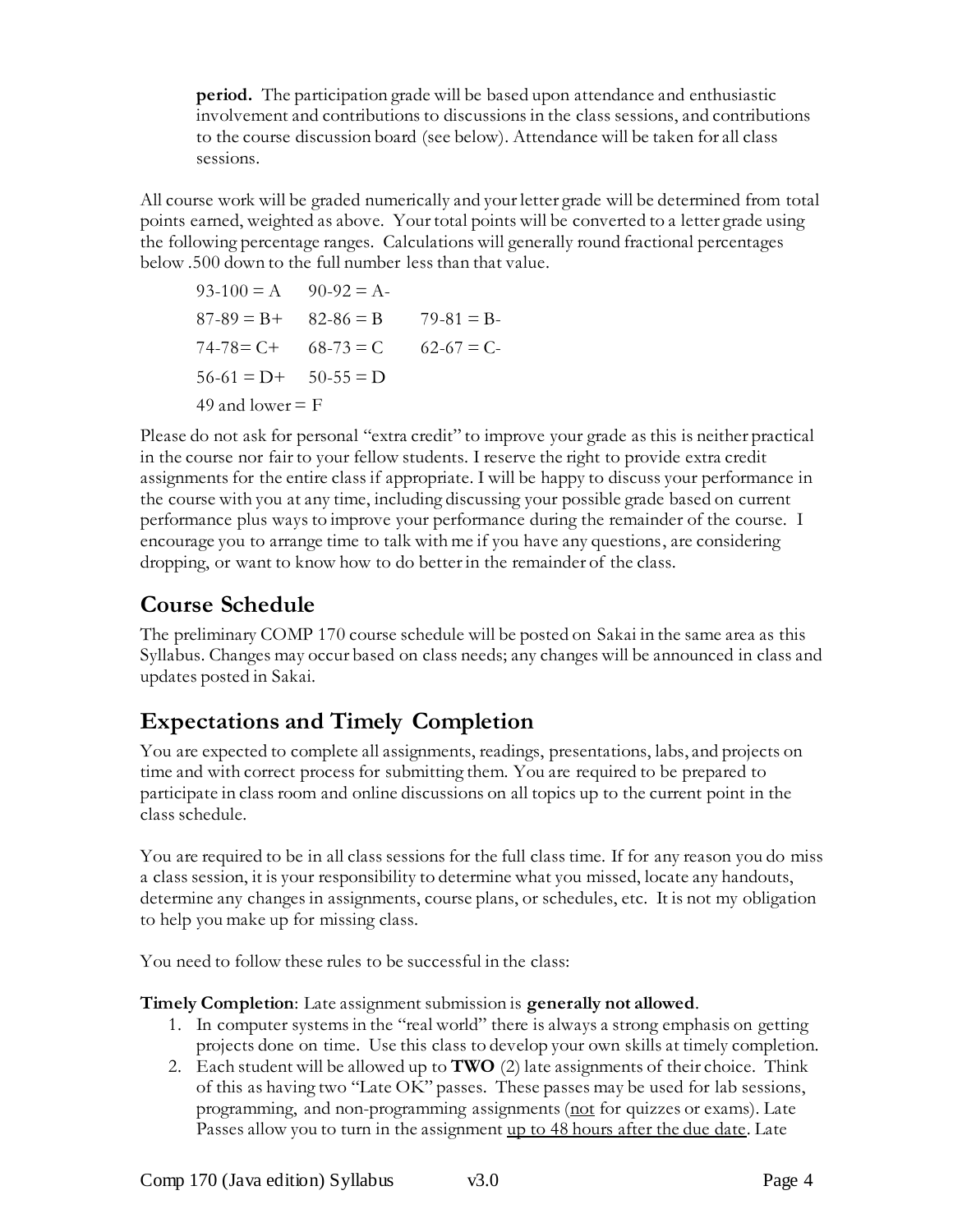passes are used by noting your intent to use one **BEFORE** the regular due date using Sakai. See the Late Pass process for full details.

- 3. No assignments will be accepted after the due date unless you are using one of your late passes and the assignment is turned in within 48 hours of the original date. Once your two Late Passes are used no further assignments will be accepted after the due date. There are no exceptions except for documented emergencies with approval and consent of your college advisor or the Wellness Center.
- 4. Please plan your work ahead and do not wait for the last minute to begin work! **Try the homework before the day it is due!** This step will be key to your success in class**. No sympathy given for procrastination!**

**Correct Assignment Submission**: use a clear quality process to submit your assignments correctly. **Errors in submitting your work are equally bad as errors in the work itself.** Programming is about precision and quality.

- 5. Assignments are generally submitted in Sakai. Please plan ahead and be sure you complete the submission of the assignment on time. Also note that you can Save assignment materials as many times as you want, but once you click Submit you may not be able to change your submission. After you save your final version come back and download it to be sure it is the right file complete with all work.
- 6. Files submitted in Sakai must use a strict naming convention except where noted in the assignment. Files should be named with the assignment identifier, your LUC id, and then a descriptive file name (e.g. A4whonigFindingObjects.doc, L9whonigMaximumPseudoCode.pdf, Quiz1whonig.docx). No spaces in file name. Java code files cannot use this scheme and must be ClassName.java. Entire Java projects with multiple files can be zipped and use the naming convention above (e.g. A8whonigPalindromeProject.zip).
- 7. No points and no corrections allowed for submitting the wrong file, incorrect file types, submitting in the wrong assignment, etc.
- 8. See the SakaiSubmissionCheckList for an easy process to follow for success.

**Communication**: please use communications effectively and in a way that is fair to all students.

- 9. The first choice for communication outside class is the forum discussion board.
- 10. Use the discussion board properly. Do not just post your question when you have a problem. Read what others have said first. If you have a related question post in the proper thread. Use a complete and detailed subject line. When replying, you can modify the current subject line to make it clear what you are contributing.
- 11. Look at the discussion board daily (several times a day is good). There may be updates on assignments, upcoming class schedules, and other things you need to know. No excuse for not being aware of information there.
- 12. Read your grading comments in Sakai regularly. These comments are to help you learn.
- 13. Questions on grades are welcome. However, to encourage timely review of grading notes (see immediately above), no changes will be made beyond 2 weeks after the comments are posted.
- 14. If you don't see a grade and you know you turned in the assignment, inform the instructor and any teaching assistants immediately and no later than two weeks after the original due date and time. The instructor has a goal that all grades will be returned promptly with a target of no more than one week after they are due.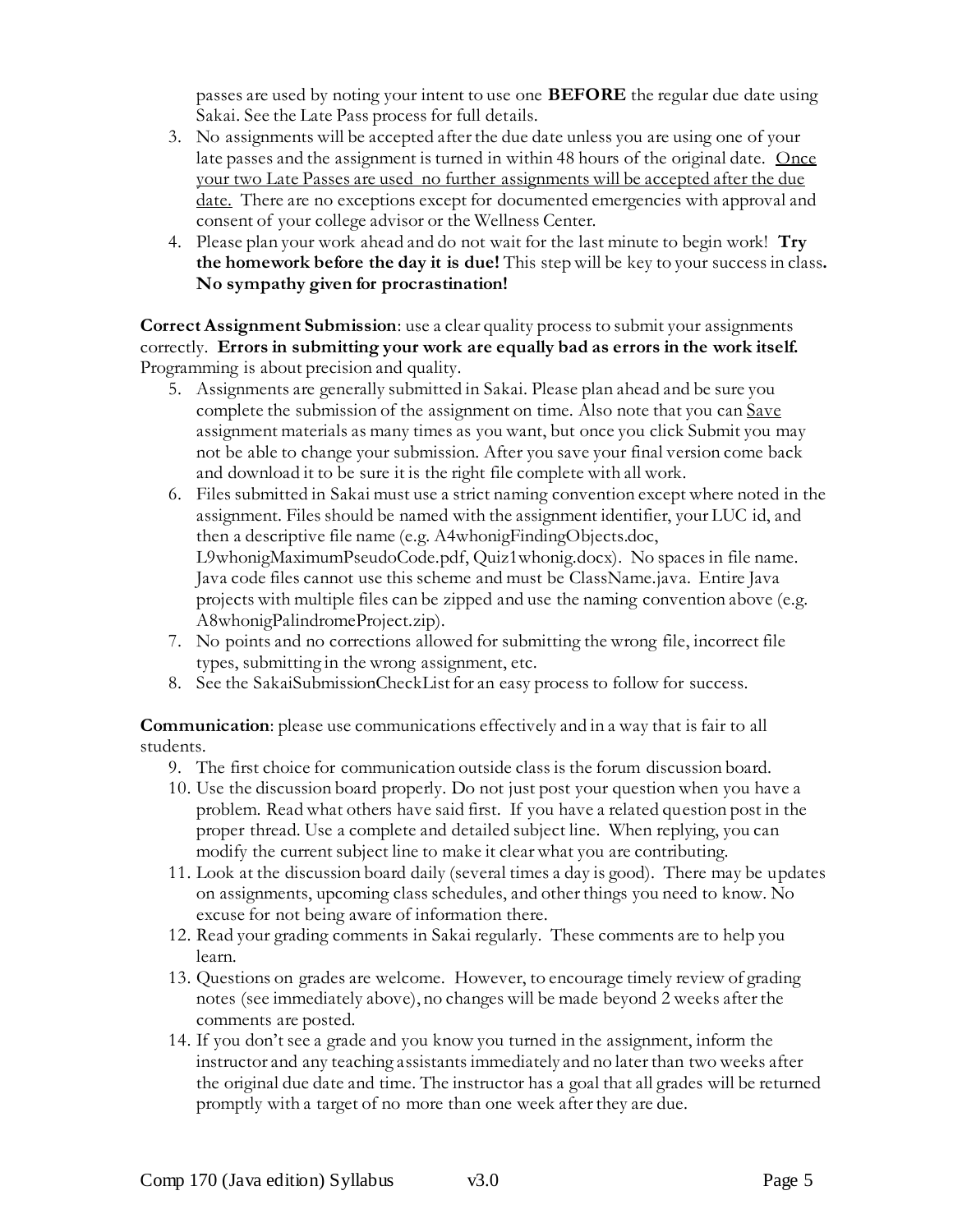- 15. Grading comments in Sakai are signed with initials of the instructor and/or teaching assistants so that you know who graded what. You are welcome to ask any of us (instructor, TAs, other class assistants) about the comments.
- 16. Email to the instructor is only to be used for confidential items, for example concerns on your performance in class, issues with fair treatment by the instructor or other students, or other information that you consider confidential and personal. When possible use the forum so that your question can help others.
- 17. Email to the instructor and teaching assistant(s) should always go to all of us and have a subject line beginning with "Comp 170" and a meaningful subject line (e.g. Comp 170 Assignment A5 Grading Concern, Lost 5 Points Too Many).

**Attendance and Participation**: you are required to be present in all classes and prepared to participate fully both in class and outside class sessions.

- 18. Attendance will be taken in class. Improperly reporting attendance is a violation of academic honesty (see above).
- 19. You are expected to come to class with assigned readings, lab work, and other preparation done as scheduled. These materials will not be fully covered in class. Bring queries and topics you want to know more about to class.
- 20. You will be required to participate in focused classroom discussions between students as a key part of the learning process. This active learning is the most effective way to learn programming.
- 21. You are required to participate fully in online discussions outside class time and expected to both post meaningful questions and give helpful answers to other students. As a guideline, a minimum of 5 discussion posts a week is a goal.
- 22. You are welcome to ask questions on all assignments and course work, seek additional information on the assignments, and offer observations on the assignments. Effective help to others by answering their questions adds to your participation points for the class!
- 23. Class will not cover only information from the online course material and textbook; additional materials may be added and additional guidance will be given. Information and activities in class and labs that are not in the book will likely appear on exams and quizzes, and will be helpful for your assignments and programming projects.
- 24. Do not email the instructor with notices that you are sick, or otherwise unable to get to class. Excused absences only with approved documentation from your academic advisor or the Wellness Center.
- 25. Participation in active learning is an important part of your grade; you cannot do well in the class without full and meaningful participation. You cannot do well in the class just by passing the final exam.

### **Office Hours and Help**

See my web site or Sakai for current office hours. Extra time and special arrangements on request. I encourage you to set up times to talk with me about the course, programing careers, questions you have, etc.

The Department of Computer Science provides tutors for this and other courses; you can find information about tutors on the CS website a[t http://luc.edu/cs/people/tutors/](http://luc.edu/cs/people/tutors/).

I will let you know before all our course exams what information will be covered in each and what material you can have access to during those exams.